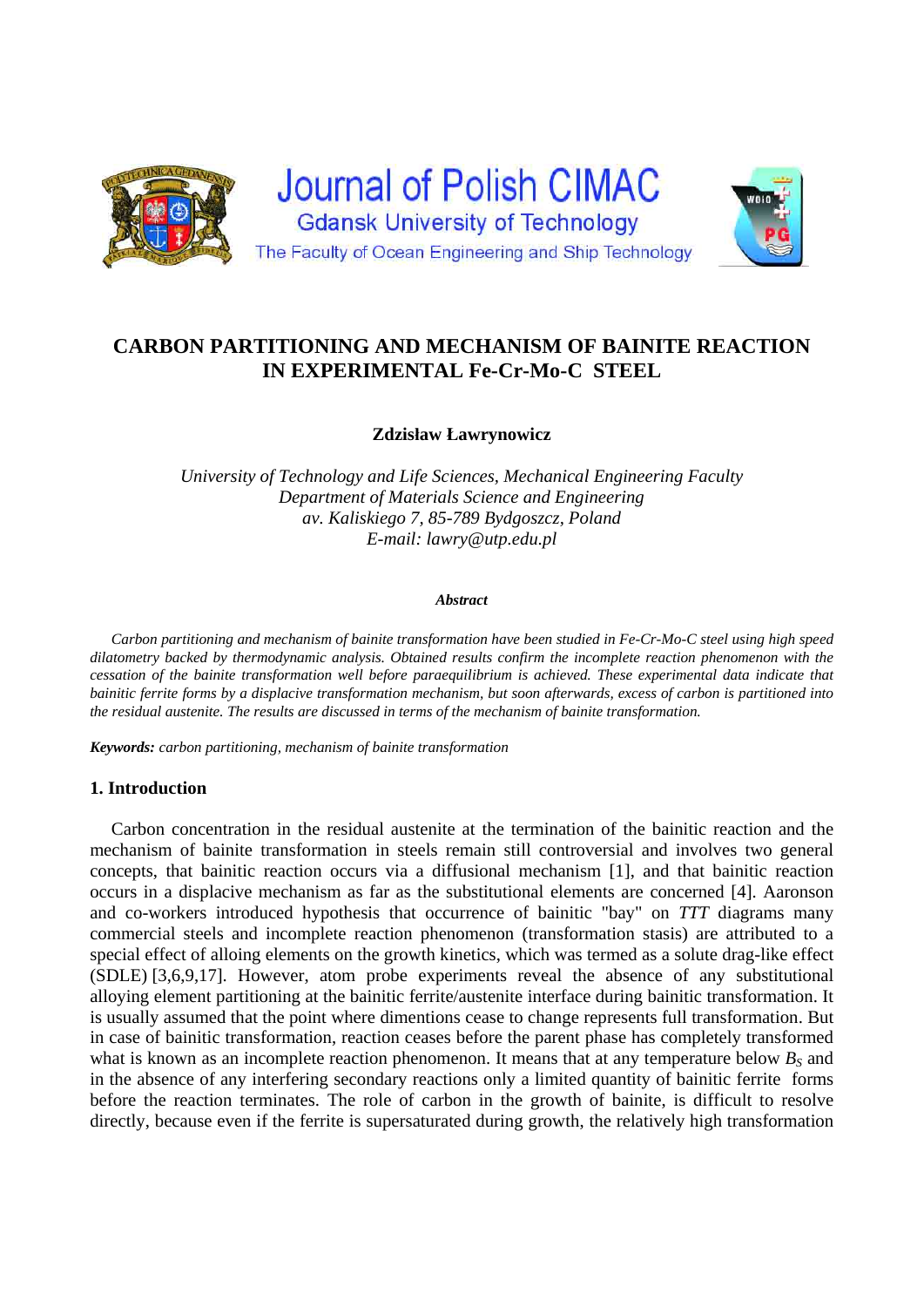temperatures provide an opportunity for the excess of carbon to diffuse rapidly into residual austenite before any experimental measurements can be made [2]. There are indirect methods of determining the carbon concentration of bainitic ferrite during growth, e.g. dilatometry method. This paper attempts to investigate the mechanism of the bainite transformation in 15HM2 steel and to clarify the bainitic ferrite formation mechanism from the thermodynamic point of view.

## **2. Experimental procedures**

A high-speed Adamel Lhomargy LK-02 dilatometer was used to establish change of length *(L/L*) during isothermal bainitic transformation. In order to ensure rapid cooling  $(\sim 300 \text{K s}^{-1})$  from austenitizing temperature (1000°C, 10 minutes), the specimens were 13mm in length and 1.1mm in diameter. Lattice parameter measurements were carried out using a *X*-ray diffractometer with Fefiltered  $\text{CoK}_{\alpha}$  radiation. The precision ferrite lattice parameter determination included a knowledge of the angular positions of the (110), (200), (211) and (220) peaks. The data were analysed using a Taylor-Sinclair function to extrapolate the values of the ferrite parameter to angular position of  $\Theta$ =90°. The linear expansion coefficient of ferrite (e<sub> $\alpha$ </sub>) was determined by annealing a specimen at 650oC for 30 minutes to decompose any retained austenite and then recording the change of length during slow cooling. The linear expansion coefficient of austenite  $(e_{\gamma})$  was measured after cooling from temperature of 1100 $\degree$ C while the specimen was in the single  $\gamma$  phase field. Determination of the linear expantion coefficients was carried out in a UBD Leitz-Wetzlar dilatometer. Thin foils were stored in ethanol and subsequently examined in a Tesla BS-540 electron microscope at an operating voltage of 120 kV.

### **3. Conversion of dilatometry data**

 For the transformation of austenite into a mixture of bainitic ferrite and carbon enriched residual austenite and assuming isotropic strain the ralationship between dimentional changes  $\Delta L$  and volume changes  $\Delta V$  is given by the equation [4]:

$$
\frac{\Delta V}{V} \approx 3 \frac{\Delta L}{L} \tag{1}
$$

Where *L* is the specimen length at the transformation temperature. The lattice parameters of bainitic ferrite and untransformed austenite at the reaction temperature,  $a_{\alpha}$  and  $a_{\gamma}$  can be calculated from the values of lattice parameters at ambient temperature (25°C, 298K) using the linear thermal expansion coefficients  $e_{\alpha}$  and  $e_{\gamma}$ :

$$
a_{\alpha} = a_{\alpha\alpha} \left[ 1 + e_{\alpha} \left( T - 298 \right) \right]
$$
 (2)

$$
a_{\gamma} = a_{0\gamma} [1 + e_{\gamma} (T - 298)]
$$
 (3)

where *T* is the absolute temperature. The room temperature lattice parameter of austenite ( $a_{\alpha}$  in nm) at the mean steel composition (i.e. when  $V_a = 0$ ) can be calculated using equation determined by Dyson and Holmes [8]: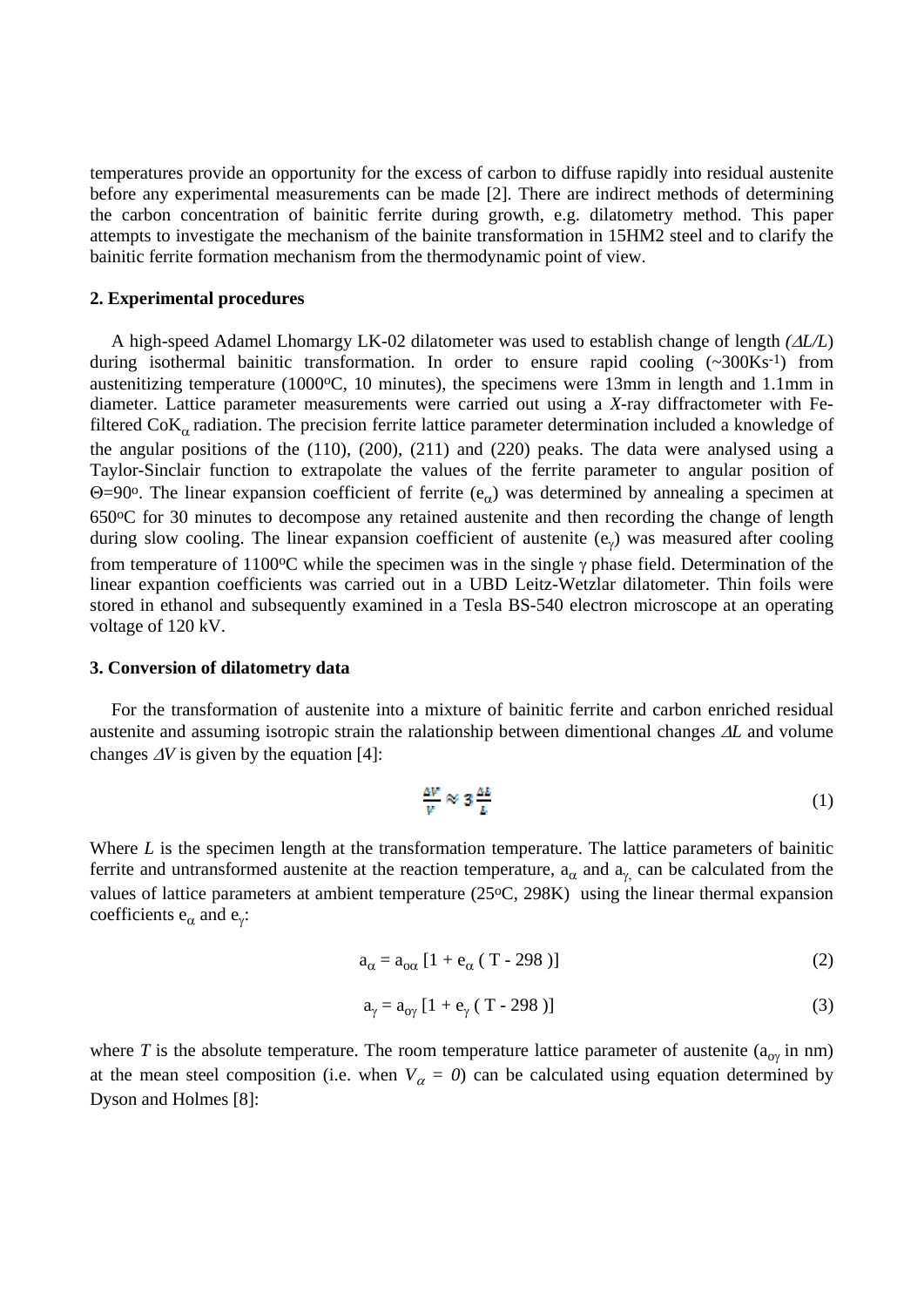$$
a_{o_{\gamma}} = 0.3578 + \sum_{i=1}^{n} C_i x_i
$$
 (5)

where C<sub>i</sub> are coefficients and  $x_i$  is the weight fraction of alloying element in phase  $\gamma$ , where i = 1,2, ...,n represents alloying elements ( $i = 1$  for carbon,  $i > 1$  for substitutional solutes). The ferrite lattice parameter  $a_{\alpha\alpha}$  was determined by *X*-ray analysis and for ascertain it was calculated using following equation [4]:

$$
a_{0\alpha} = 0.28664 + (3a_{Fe}^{2})^{-1} \cdot [(a_{Fe} - 0.0279x_{c}^{\alpha})^{2} (a_{Fe} + 0.2496x_{c}^{\alpha}) - a_{Fe}^{3}] - 0.003x_{Si}^{\alpha} + 0.006x_{Mn}^{\alpha} + 0.007x_{Ni}^{\alpha} + 0.0031x_{Mo}^{\alpha} + 0.005x_{Cr}^{\alpha} + 0.0096x_{V}^{\alpha}
$$
(6)

The lattice parameter of pure ferrite was taken as  $a_{Fe} = 0.28664$  nm [16]. The terms  $x_i^{\alpha}$  represent the mole fraction of the species *i* in phase  $\alpha$ . The carbon concentration of the residual austenite  $x_1^{\gamma}$ increases during bainitic transformation as a consequence of the increasing volume fraction of bainitic ferrite. Given that the excess carbon in the bainite ferrite partitions into the residual austenite and assuming that the final microstructure consists of only bainitic ferrite and residual austenite it is possible to estimate the carbon concentration according to the following relationship derived from mass balance considerations [4]:

$$
\chi_1^{\gamma} = \frac{2a_{\alpha}^3 \overline{x} (1 - x_1^{\alpha})(1 - V_{\alpha}) + a_{e\gamma}^3 (\overline{x} - x_1^{\alpha}) V_{\alpha}}{2a_{\alpha}^3 (1 - x_1^{\alpha})(1 - V_{\alpha}) + a_{e\gamma}^3 (\overline{x} - x_1^{\alpha}) V_{\alpha}}
$$
(7)

The carbon content of the ferrite  $x_1^{\alpha}$ , is a very small and is approximated by the  $A_1 \alpha/(\alpha+\gamma)$  phase boundary of the Fe-C phase diagram (since of its smallness ignoring the effect of substitutional elements). The value of carbon in bainitic ferrite was taken to be  $x_1^{\alpha} = 0.00139$  (0.03 wt.%) [16]. The calculated carbon concentrations of residual austenite at the point where the formation of bainite terminates will be next compared against the extrapolated  $T_0$ ,  $T_0^{\gamma}$  and  $A_3^{\gamma}$  phase boudaries.

## **4. Material, results and discussion**

The composition of the steel investigated is given in Tab. 1.

*Tab. 1. Chemical compositions of the steel used in this study. All concentrations are given in wt.% and at.% (* $\times 10^{-2}$ *)* 

| Steel                                                 |  |                                                      | Mn | Mo | Al |
|-------------------------------------------------------|--|------------------------------------------------------|----|----|----|
| 15HM2   wt.%   0.14   0.23   0.88   0.73   2.4   0.03 |  |                                                      |    |    |    |
|                                                       |  | at.%   0.651   0.457   0.945   0.729   1.397   0.062 |    |    |    |

 The dilatometry results showed that the relative length change during the formation of bainite at selected temperatures increases as the isothermal transformation temperature decreases below the  $B<sub>S</sub>$ (Fig. 1), then the amount of bainite formed is dependent on the transformation temperature. The lattice parameters of ferrite and austenite and values of linear expansion coefficients are given in Tab. 2. The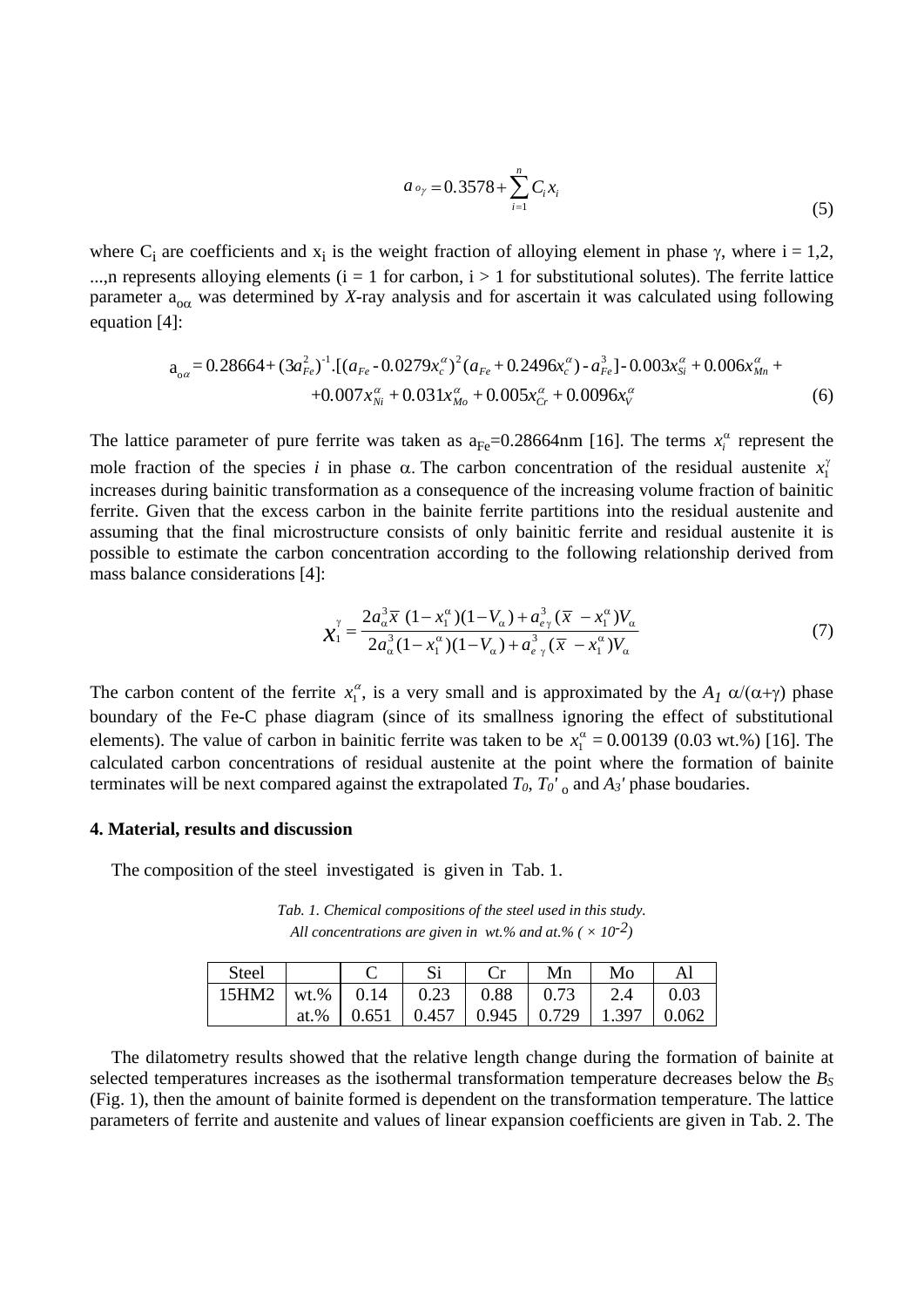details for calculation of volume fraction of transformation are given in Tab. 3.

Calculated and measured the carbon concentration of the residual austenite  $(x<sub>r</sub>)$  and carbon concentration at the interphase boundaries in Fe-Cr-Mo-C steel are given in Tab. 4.



*Fig. 1. The relative length change (L/L) observed by dilatometry during isothermal transformation at selected temperatures below B<sub>S</sub> temperature in Fe-Cr-Mo-C steel* 

| Tab. 2. Lattice parameters and linear expansion coefficients of ferrite and austenite |  |  |  |
|---------------------------------------------------------------------------------------|--|--|--|

| <b>Steel</b> | Lattice parameter             | Lattice parameter               | Ferrite $e_{\alpha}$      | Austenite $e_{\gamma}$    |
|--------------|-------------------------------|---------------------------------|---------------------------|---------------------------|
|              | of ferrite $a_{\alpha\alpha}$ | of austenite $a_{\alpha\gamma}$ | $^{\circ}C^{-1}$          | $^{\rm o}$ C-1            |
|              | nm                            | nm                              | $\times$ 10 <sup>-5</sup> | $\times$ 10 <sup>-5</sup> |
| Fe-Cr-Mo-C   | 0.2872<br>$0.2871*$           | 0.35910                         | 1.627                     | 2.317                     |

\* The ferrite lattice parameter determined using a X-ray diffractometer

*Tab. 3. Parameters for determination of volume fractions of bainite*  $(V_B)$  in Fe-Cr-Mo-C steel

| <b>Transformation</b>    | $a_{\nu}$ | $a_{\alpha}$ | $\Delta L/L^*$            | $V_B$ |
|--------------------------|-----------|--------------|---------------------------|-------|
| temperature, $^{\circ}C$ | nm        | nm           | $\times$ 10 <sup>-3</sup> |       |
| 464                      | 0.3627    | 0.2893       | 4.88                      | 0.66  |
| 475                      | 0.3628    | 0.2893       | 4.52                      | 0.62  |
| 490                      | 0.3629    | 0.2894       | 4.56                      | 0.53  |
| 500                      | 0.3630    | 0.2894       | 4.35                      | 0.22  |
| 510                      | 0.3631    | 0.2895       | 4.46                      | 0.18  |

\* Values of the dimensional changes accompanying the transformation of austenite to bainitic ferrite measured at transformation temperature,

 $V_B$  Measured volume fraction of transformation.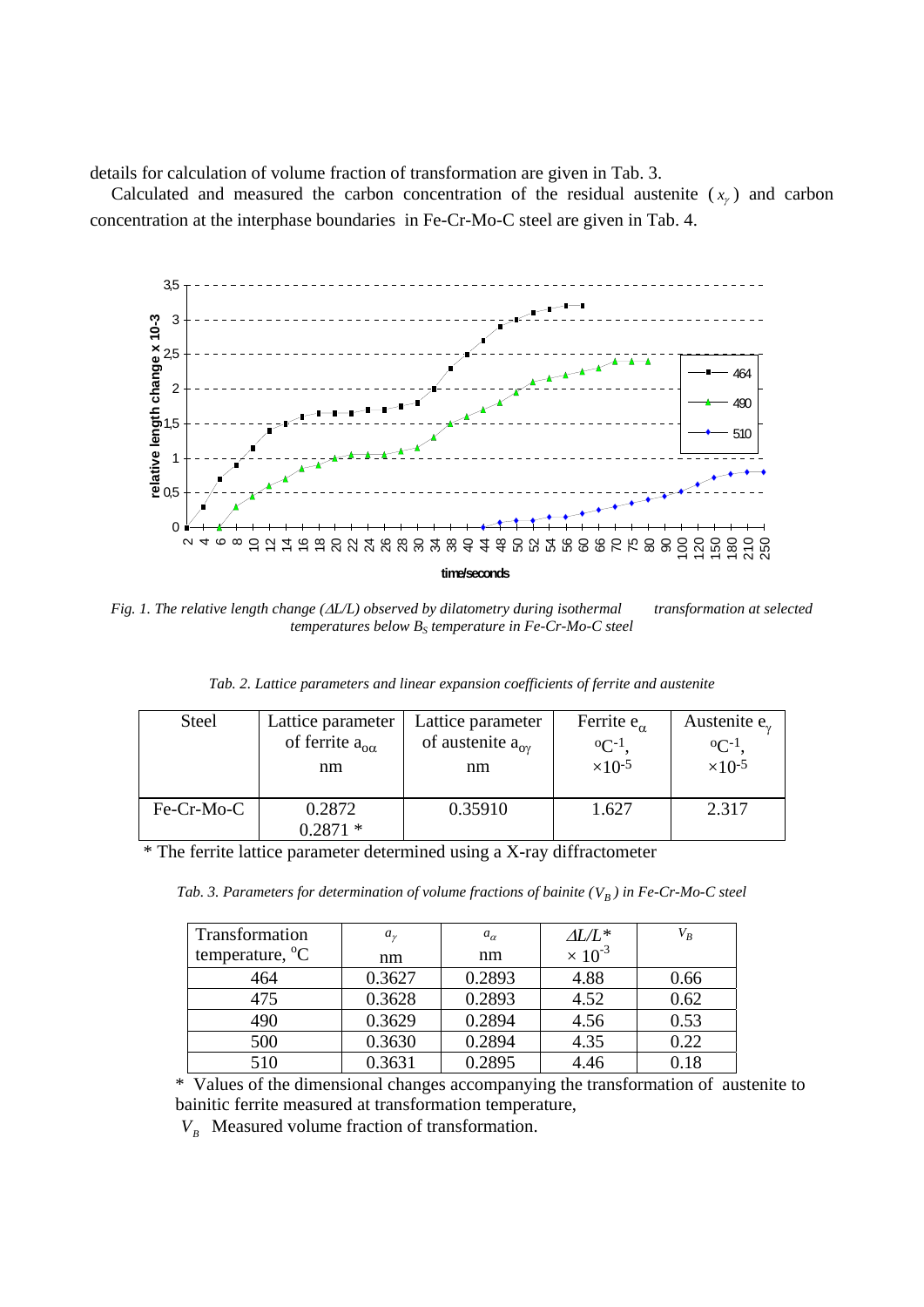Fig. 2 shows the general morphology of the microstructure in 15HM2 steel after austenitization at  $1200^{\circ}$ C and isothermal transformation at 450°C for 600s. The morphology of the bainite is similar to low carbon lath martensite, where dislocated laths are separated by films of retained austenite. No blocky austenite was observed in this structure. Careful examination of this microstructure shows small precipitated carbides laying inside bainitic ferrite laths. No significant changes in morphology with increasing reaction time were observed after isothermal transformation at 450°C. This structure, therefore, belongs to lower bainite assuming that lower bainite in this steel is a structure composed of carbides within bainitic laths with interlath retained austenite films [11-15].

After austenitization at 1200°C and at higher transformation temperature (550°C), bainite changes into a morphology without carbides within the laths but with blocky retained austenite (Fig. 3).



Fig. 2. Morphology of the microstructure in 15HM2 steel after austenitization at 1200°C and isothermal transformation at *450<sup>o</sup> C for 600s. Thin foil* 



*Fig. 3. Microstructure of 15HM2 steel after austenitization at 1200°C and isothermal transformation at 550°C for1800s. Thin foil*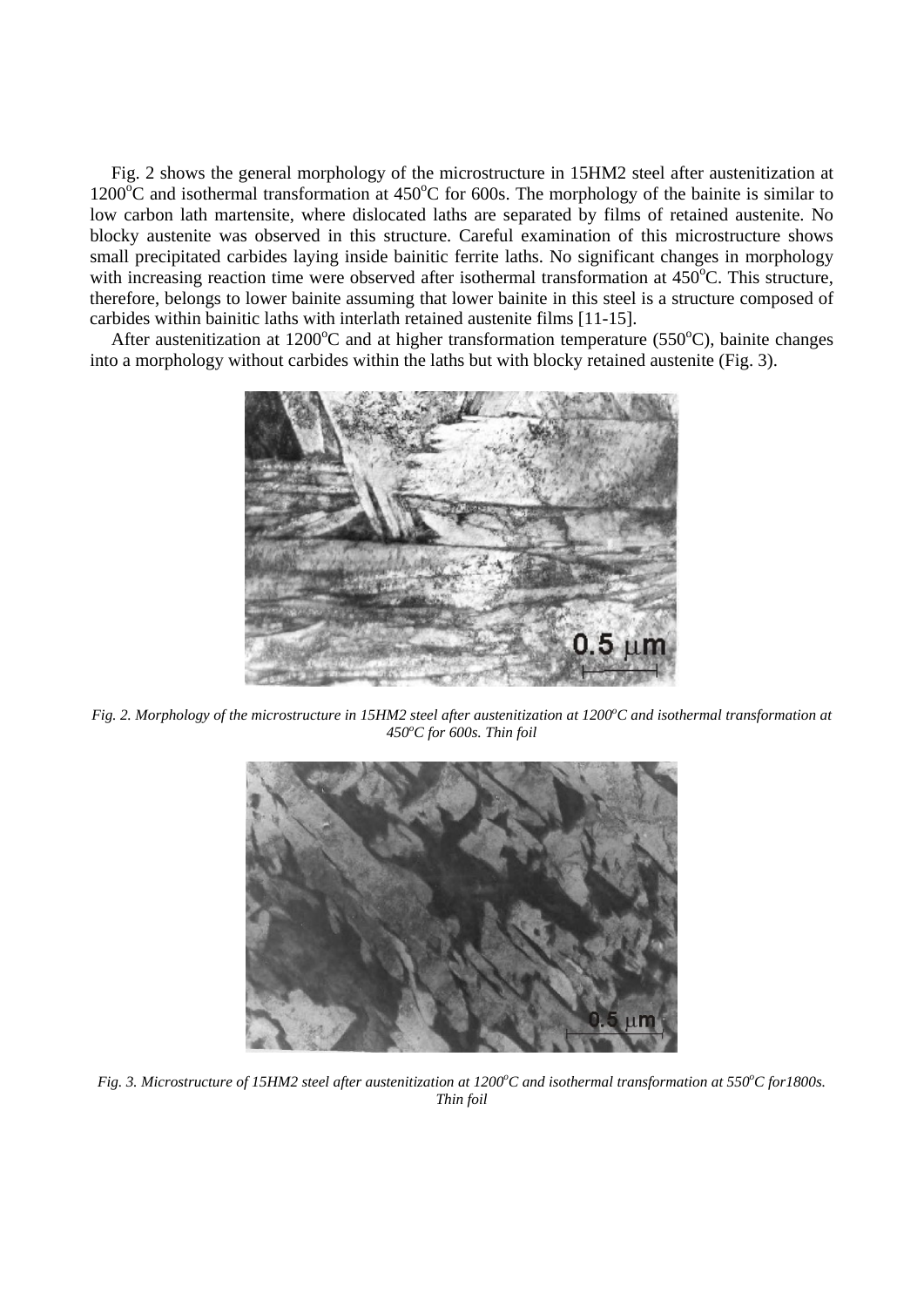|           |        | Phase Transformation temperature, ${}^{\circ}C$ / Carbon concentration at the interphase, mol |        |        |        |        |        |        |
|-----------|--------|-----------------------------------------------------------------------------------------------|--------|--------|--------|--------|--------|--------|
|           | 700    | 600                                                                                           | 510    | 500    | 490    | 475    | 464    | 400    |
| $A_3'$    | 0.0233 | 0.0520                                                                                        | 0.0840 | 0.0878 | 0.0918 | 0.0978 | 0.1023 | 0.1257 |
| $x_{T_0}$ | 0.008  | 0.0157                                                                                        | 0.0243 | 0.0253 | 0.0261 | 0.0277 | 0.0293 | 0.0384 |
| $x_{T_0}$ |        | 0.0033                                                                                        | 0.0135 | 0.0147 | 0.0160 | 0.0179 | 0.0194 | 0.0267 |
| $x_{\nu}$ |        |                                                                                               | 0.0076 | 0.0079 | 0.0121 | 0.0146 | 0.0162 |        |

*Tab. 4. Calculated and measured the carbon concentration of the residual austenite ( x ) and carbon concentration at the interphase boundaries in Fe-Cr-Mo-C steel* 

The determined carbon concentrations of the residual austenite at the point where the formation of bainite ceases are compared with the  $T_0$ ,  $T_0'$  and  $A_3'$  phase boundaries for examined 15HM2 steel in Fig. 4. The diagram was calculated using a model developed by Bhadeshia [4,5] based on the McLellan and Dunn quasi-chemical thermodynamic model [16]. The  $T_0$  curve represents the locus of all points where austenite and ferrite of the same composition have equal free energy [1,4]. The *T0*' curve allows for 400J/mol of stored energy in the bainitic ferrite to take account of the strain energy due to the invariant-plane strain shape change that accompanies the growth of bainitic ferrite [5,7]. The  $A_3$ ' curve is the calculated paraequilibrium  $(\alpha+\gamma)/\gamma$  phase boundary indicating equilibrium between ferrite and austenite when the ratio of substitutional alloying elements to iron is constant everywhere. The bainite and martensite reactions start temperatures  $B_S$  and  $M_S$  are also marked on that diagram.



*Fig. 4. Calculated phase diagram with experimental data of carbon concentration of residual austenite at the termination of isothermal bainite formation for Fe-Cr-Mo-C steel (black circles represent experimental data)*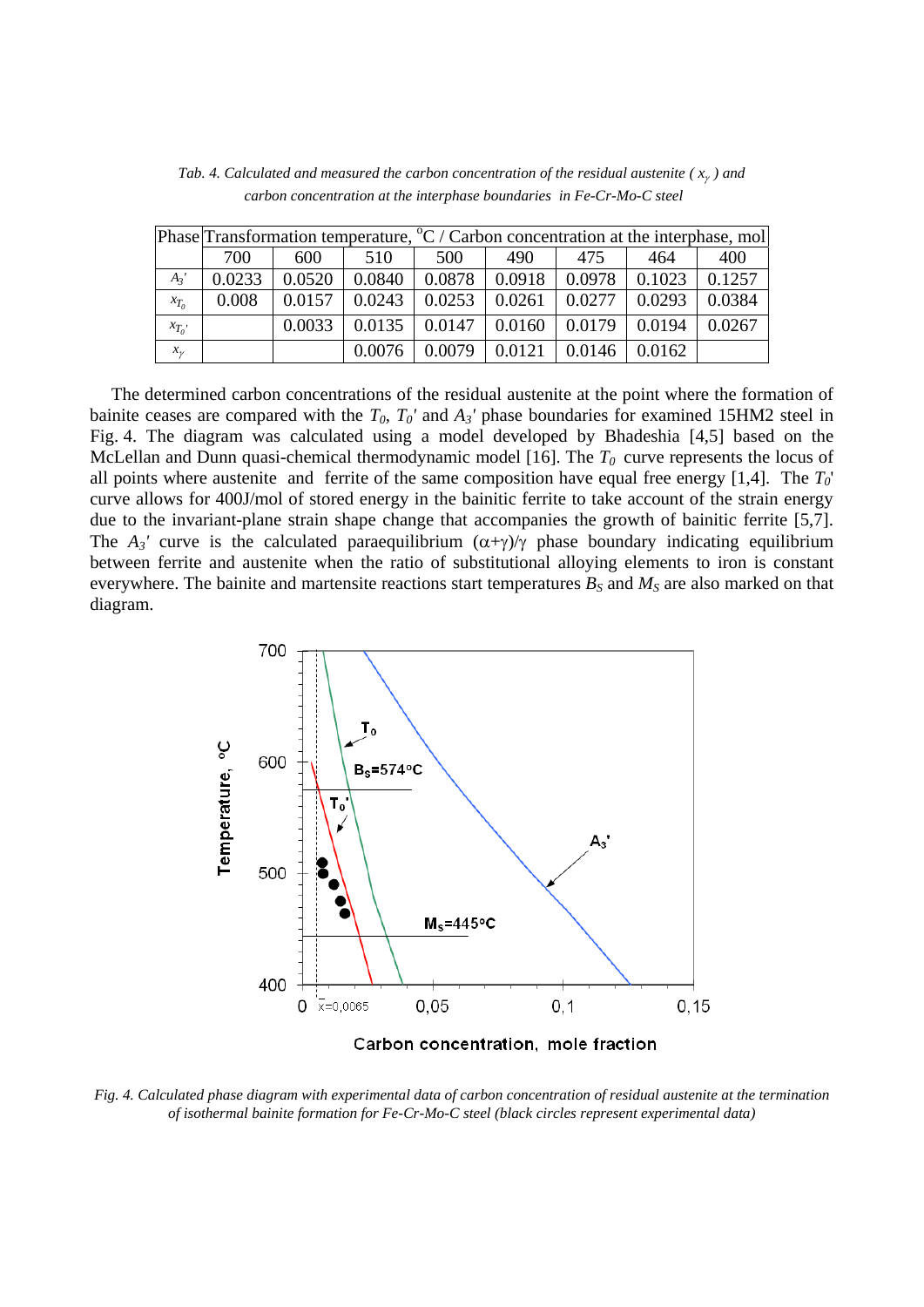Paraequilibrium is a constrained equilibrium in which only carbon atoms are free to partition between ferrite and austenite. The ratio of the substitutional solute concentration to the iron concentration is the same in ferrite and in austenite, the chemical potential of carbon is equal in the two phases [6]. The paraequilibrium phase boundary is chosen because no substitutional alloying element portitioning occurs during bainite formation.

 If the hypothesis that paraequilibrium exists during all stages of transformation is correct, then the reaction should stop when the carbon concentration of the austenite is given by the *A3'* curve. In presented experiment the rection is found to stop when the average carbon concentration of the residual austenite is close to the  $T_0$  curve than the  $A_3$ ' boundary (black circles in Fig. 4). Note that the difference in carbon concentrations between the  $T_0'$  and  $A_3'$  curves at the chosen temperatures of bainitic reaction is very large, so the presented experiment is a sensitive indication of the failure of the transformation to reach paraequilibrium. The  $T_0'$  curve has a negative slop, so the austenite can tolerate more carbon before diffusionless transformation becomes impossible, as the transformation temperature is reduced.

 The presented above results can be explained when it is assumed that bainitic ferrite grows without diffusion, but any excess of carbon os soon afterwards rejected into the residual austenite by diffusion [9-13]. This makes more difficult for subsequent bainitic ferrite to grow, when the austenite becomes stabilised by increased carbon concentration. The maximum extent to which the bainite reaction can proceed is therefore determined by the composition of the residual austenite. A stage where diffusionless growth becomes thermodynamically impossible and the formation of bainitic ferrite terminates is where the carbon concentration of the austenite reaches the  $T_0$ ' curve. The incomplete reaction phenomenon supports the hypothesis that the growth of bainitic ferrite occurs without any diffusion with carbon being partitioned subsequently into the residual austenite. There is as yet no reasonable alternative explanation of this phenomenon.

## **5. Conclusions**

 The austenite to bainite transformation was studied in Fe-Cr-Mo-C steel using dilatometry backed by thermodynamic analysis. The results obtained are summarized as follows:

- 1. The reaction terminates prematurely as the carbon content of the residual austenite reaches the *T0'* curve well before the paraequilibrium carbon concentration is achieved (given by the extrapolated *A3'* phase boundary) which indicates that the growth of bainitic ferrite is diffusionless.
- 2. The maximum extent of bainite formation in 15HM2 steel is dependent on the transformation temperature and the degree of transformation strongly decreases with approaching the bainite start temperature.

## **References**

- [1] Aaronson, H.I., Reynolds, W.T., Shiflet, G.J.,Spanos, G., *Bainite Viewed Three Different Ways*, Metall. Trans. A, 21A, 1343-1380, 1990.
- [2] Aaronson, H.I., *The proeutectoid ferrite and the proeutectoid cementite reactions*, In: Aaronson HI, Zackay VF, editors. Decomposition of Austenite by Diffusional Processes. New York: Interscience Publishers, 387–546, 1962.
- [3] Aaronson, H.I., *The Mechanism of Phase Transformations in Crystalline Solids,* The Institute of Metals, London, 1969, p.270.
- [4] Bhadeshia, HKDH, Christian, JW., *Bainite in steels*, Metall Trans. A, 21A, 767–797, 1990.